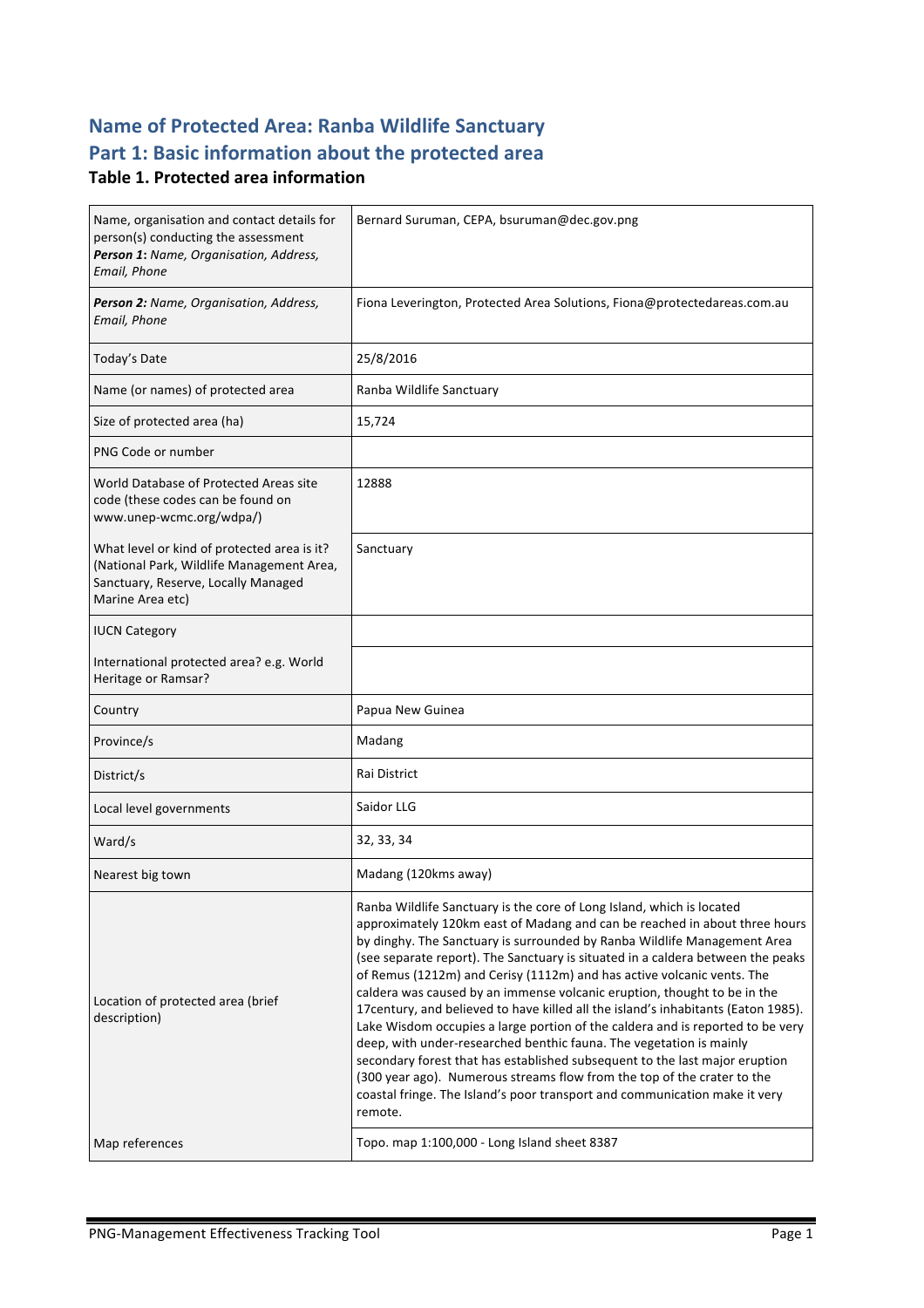| When was the protected area gazetted or<br>formally established?                                                                                                                | 21/6/1977                                                                                                                                                                                                      |
|---------------------------------------------------------------------------------------------------------------------------------------------------------------------------------|----------------------------------------------------------------------------------------------------------------------------------------------------------------------------------------------------------------|
| Reference for gazettal or Memorandum of<br>Understanding (MoU)                                                                                                                  | No G61-4/8/1977                                                                                                                                                                                                |
| Who owns the protected area? please enter<br>Government Private Community/ customary<br>landowners, private, Other (name) and<br>include Clan name(s)                           | Customary landowners of Long Island - all clans on the island own the Lake.                                                                                                                                    |
| Number of households living in the<br>protected area                                                                                                                            | 0 (people live around the coastline and not in the Sanctuary)                                                                                                                                                  |
| Population size within the protected area                                                                                                                                       | 0                                                                                                                                                                                                              |
| Who manages the protected area? (e.g.<br>please enter government, customary<br>landowners [add clan names] management<br>committee [how many and what gender])                  | Customary landowners (The lake is managed by all the clans. There is no<br>management committee as all the original members are deceased).                                                                     |
| Total number of staff (this means anyone<br>working on the protected area in paid jobs -<br>whether NGOs, community, rangers or<br>customary landowners                         | 0                                                                                                                                                                                                              |
| Temporary paid workers 0                                                                                                                                                        |                                                                                                                                                                                                                |
| Permanent paid workers                                                                                                                                                          | 0                                                                                                                                                                                                              |
| Annual budget (US\$) - excluding staff salary<br>costs                                                                                                                          | 0                                                                                                                                                                                                              |
| Operational (recurrent) funds                                                                                                                                                   | 0                                                                                                                                                                                                              |
| Project or special funds                                                                                                                                                        | 0                                                                                                                                                                                                              |
| Reason for park establishment                                                                                                                                                   | To protect the fish in the lake (However, in the last two years yellow-fin tuna<br>have come in to the lake and there are no native fish. There is a dragon-like<br>creature also in lake, and a spider site). |
| What are the main values for which the area<br>is designated (Fill this out after data sheet 2)                                                                                 | Geologic features (e.g. volcano and caldera lake), cultural values and animals.                                                                                                                                |
| List the primary protected area<br>management objectives (add lines if needed<br>after the most important objectives):<br>Management objective 1                                | Conserve as a traditional site to protect the dragon and cultural values.                                                                                                                                      |
| Management objective 2                                                                                                                                                          |                                                                                                                                                                                                                |
| Management objective 3                                                                                                                                                          |                                                                                                                                                                                                                |
| Number of people involved in answering the<br>assessment questions                                                                                                              | 3                                                                                                                                                                                                              |
| Name/organisation/contact details of<br>people participating the assessment (Please<br>do not insert return/enter or dot points)                                                | Naizel T, Malala, Long Island; David Manase, Land Mediator, Long Island,<br>79265016; Tangi Elisha, Police Department, Madang Police Station, P.O. Box<br>748, Madang, 79772039/4221499.                       |
| Customary landowners/other community;<br>CEPA, Other national government agency;<br>Provincial govt; local level govt; Protected<br>area staff (anyone working on the protected | Customary Landowners (the Wildlife Sanctuary is owned by all the people on<br>the island and there are multiple clans); and national government.                                                               |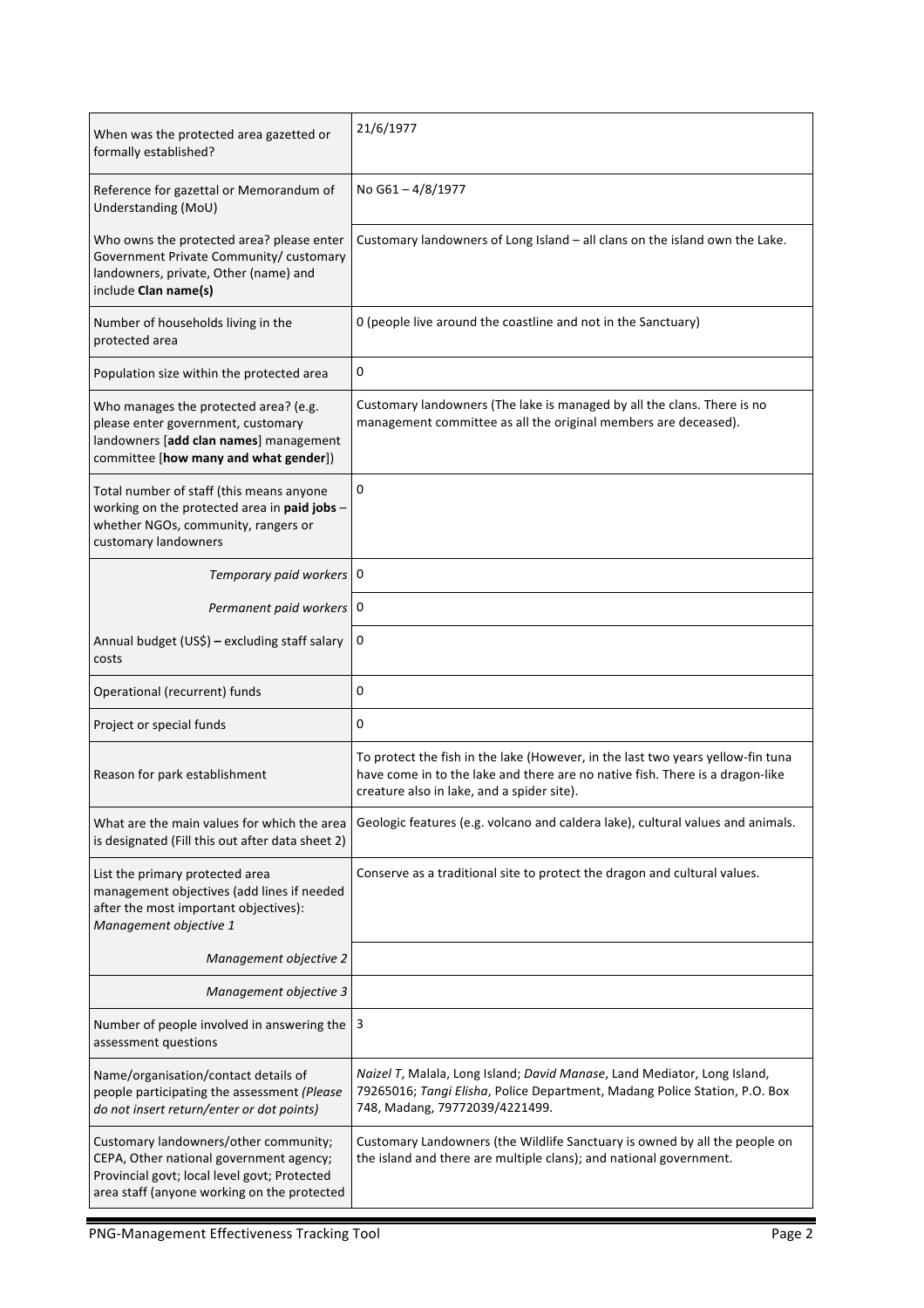| area in paid jobs; NGO; Donors; External<br>experts; Others |                                                                          |
|-------------------------------------------------------------|--------------------------------------------------------------------------|
| Please note if assessment was carried out in                | SPREP through the PNG Protected Area Assessment Project, which is a      |
| association with a particular project, on                   | component of the GEF Community-based Forest and Coastal Conservation and |
| behalf of an organisation or donor.                         | Resource Management Project in PNG                                       |

## **Part 2: What makes this protected area special and important?**

Our Sanctuary contains a lake (Lake Wisdom) and volcano with a caldera, and a range of wildlife. There is forest and animals such as pigs, kapul (tree kangaroo/possum), lizards, cats and chicken. There are no native fish. The lake water is a mix of salt and fresh water and there is now yellow fin tuna in the lake, but we don't know how it got there. It arrived about two years ago. There is also carp in the lake. The water flows from the top of the mountain to the coast. No people live in the Sanctuary. The volcanic caldera lake was caused by an immense volcanic explosion, possibly in the  $17^{th}$  century (Eaton 1985). It killed all the inhabitants and the area has since been resettled. Lake Wisdom is a deep lake (one of the deepest in SE Asia/Australasian region), with important limnological values and unusual benthic fauna (RAPPAM 2006). The workshop participants had little awareness of the boundary of Ranba Wildlife Sanctuary or Ranba Wildlife Management Area, which cover all of Long Island, and they were not aware that the Sanctuary was designated as an area where no hunting should occur. They regard the caldera lake as a place of mystery, with various descriptions of a spirit animal living in the depths. The lake is surrounded by forest.

| No.            | <b>Key values</b>                                 | <b>Brief description</b>                                                                                                                                                                                                                                                                        | <b>Note if</b><br>endangered<br>species or<br>ecosystem (IUCN) |
|----------------|---------------------------------------------------|-------------------------------------------------------------------------------------------------------------------------------------------------------------------------------------------------------------------------------------------------------------------------------------------------|----------------------------------------------------------------|
|                | Geologic features (e.g.<br>volcano, caldera lake) | Lake Wisdom is a deep caldera lake. The volcano is active<br>and the lake is situated in the volcano's caldera in the centre<br>of Long Island. There is yellow fin tuna fish in the lake, but<br>the people do harvest them, preferring to access the marine<br>fishery.                       |                                                                |
| $\mathfrak{p}$ | Cultural values                                   | The customary landowners believe that there is a masalai,<br>dragon or crocodile in the lake.                                                                                                                                                                                                   |                                                                |
| 3              | Animals                                           | Animals on the island include cuscus, pigs and bird species<br>including wildfowl. Wildlife within the Sanctuary area are<br>not well known but due to the relatively recent volcanic<br>explosion there may be a limited diversity of wildlife, except<br>for birds which can disperse widely. |                                                                |

### Table 2. Key values of the protected area

### **Table 3. Checklist of values/benefits**

Not important 0; Important 1; Very important 2; Don't know DK

|    | How important is the protected area<br>for each of the listed values/benefits?                                                            | <b>Score</b><br>(0,1,2, DK) | <b>Comment</b>                                                                                                                                                                                                     |
|----|-------------------------------------------------------------------------------------------------------------------------------------------|-----------------------------|--------------------------------------------------------------------------------------------------------------------------------------------------------------------------------------------------------------------|
|    | Biodiversity – the presence of many<br>different kinds of plants, animals and<br>ecosystems                                               | 0                           | Flying foxes, various water-birds in the lake, fish and<br>secondary forest around the lake. The Sanctuary's<br>remoteness means that people mainly hunt and fish in more<br>accessible areas closer to the coast. |
|    | 2. Presence of rare, threatened, or<br>endangered species (plants and animals)                                                            | 0                           |                                                                                                                                                                                                                    |
| 3. | Ecosystems (e.g. wetlands, grasslands,<br>coral reefs etc) that are rare because<br>they have been cleared or destroyed in<br>other areas | $\Omega$                    |                                                                                                                                                                                                                    |
| 4. | Protecting clean, fresh water                                                                                                             |                             | Water in the lake is brackish and not drinkable.                                                                                                                                                                   |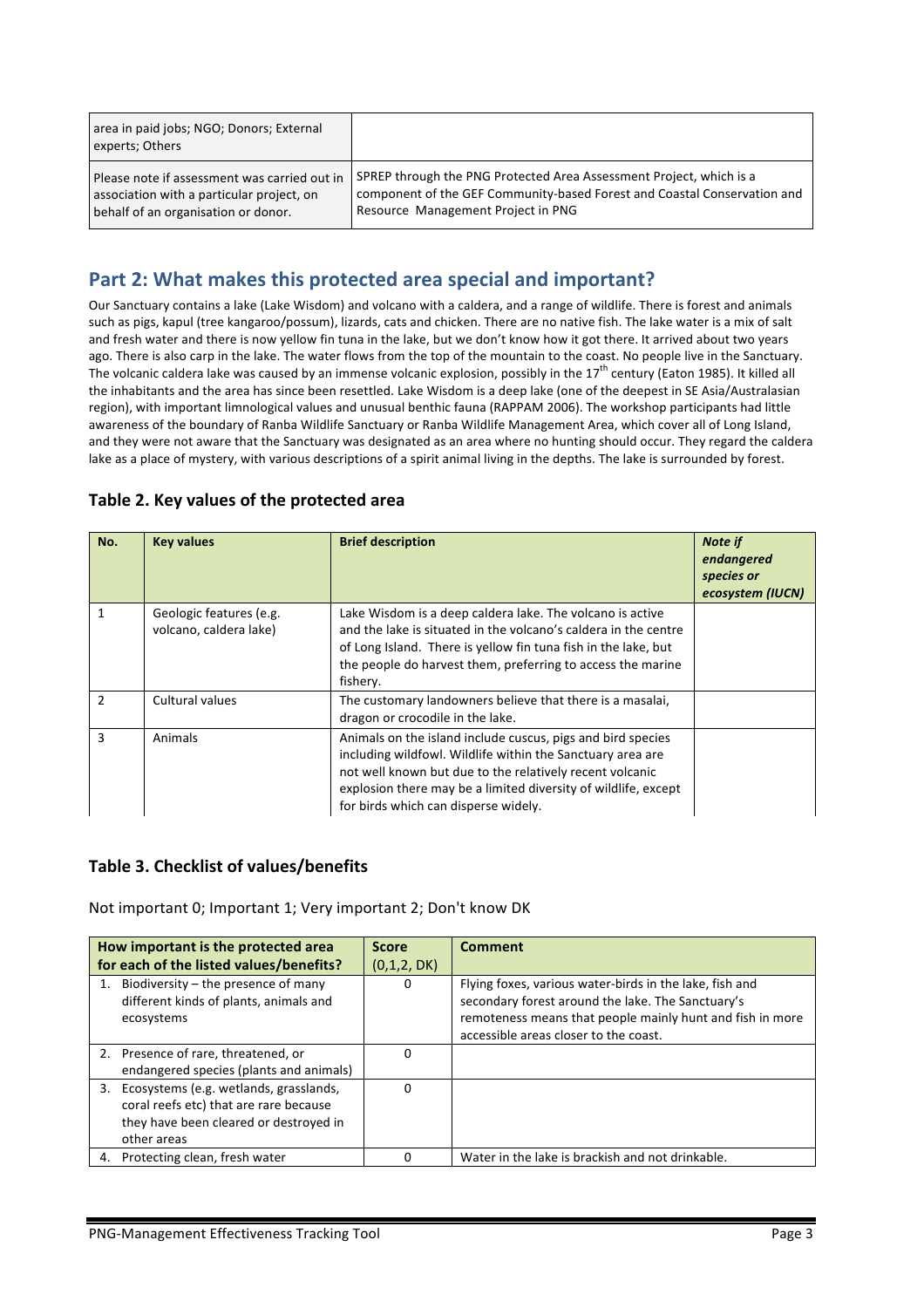| 5. | Sustaining important species in big             | 0              |                                                                    |
|----|-------------------------------------------------|----------------|--------------------------------------------------------------------|
|    | enough numbers that they are able to            |                |                                                                    |
|    | survive here                                    |                |                                                                    |
|    | 6. Providing a source of employment for         | $\Omega$       |                                                                    |
|    | local communities now                           |                |                                                                    |
|    | 7. Providing resources for local subsistence    | $\Omega$       |                                                                    |
|    | (food, building materials, medicines etc.)      |                |                                                                    |
| 8. | Providing community development                 | $\Omega$       |                                                                    |
|    | opportunities through sustainable               |                |                                                                    |
|    | resource use                                    |                |                                                                    |
| 9. | Religious or spiritual significance (e.g.       | 0              | There is a masalai in the lake but this is just a story. It is not |
|    | tambu places)                                   |                | important to the people.                                           |
|    | 10. Plant species of high social, cultural, or  | 0              |                                                                    |
|    | economic importance                             |                |                                                                    |
|    | 11. Animal species of high social, cultural, or | $\Omega$       |                                                                    |
|    | economic importance                             |                |                                                                    |
|    | 12. Attractive scenery                          | 1              | The Sanctuary contains high peaks and a deep lake in a             |
|    |                                                 |                | caldera.                                                           |
|    | 13. Tourism now                                 | $\Omega$       |                                                                    |
|    | 14. Potential value for tourism in the future   | 1              |                                                                    |
|    | 15. Educational and/or scientific value         | 1              | Some research was undertaken in the past and there may be          |
|    |                                                 |                | potential for this in the future.                                  |
|    | 16. Maintaining culture and tradition on        | $\mathfrak{p}$ | Maintaining culture is important.                                  |
|    | customary land and passing this on to           |                |                                                                    |
|    | future generations                              |                |                                                                    |

## Part 3: What are the threats to the protected area?

#### **Table 4: Threats to the protected area**

- H High significance threats are seriously degrading values. This means they are badly damaging some value -it might be a kind of animal or plant, or your traditional gardens
- **M** Medium threats are having some negative impact they are damaging values but not so badly
- **L Low** threats are present but not seriously damaging values
- **0 N/A** where the threat is not present in the protected area or where something is happening but is not threatening the values at all

#### *See list for Ranba WMA. Most of the threats do not apply to the Sanctuary area as it is not inhabited and is more remote.*

| <b>Threat type</b>                           | <b>Score</b><br>(H, M, L, 0) | <b>Notes</b>                                                                                                  |
|----------------------------------------------|------------------------------|---------------------------------------------------------------------------------------------------------------|
| 1.1 Housing and settlement                   | $\Omega$                     | Housing and settlement are mainly on the coastal fringe of the island<br>and have no impact on the Sanctuary. |
| 1.1a Population increase in the              | $\Omega$                     | Population increase in the coastal areas may have minor impact in the                                         |
| protected area community                     |                              | future due to garden expansion towards the Sanctuary.                                                         |
| 1.2 Commercial and industrial areas          | $\Omega$                     |                                                                                                               |
| 1.3 Tourism and recreation<br>infrastructure | 0                            |                                                                                                               |
| 2.1 Customary land owner and                 | $\Omega$                     |                                                                                                               |
| community gardens and small crops            |                              |                                                                                                               |
| 2.1a Drug cultivation                        | $\Omega$                     |                                                                                                               |
| 2.1b Commercial plantations                  | 0                            |                                                                                                               |
| 2.2 Wood and pulp plantations                | 0                            |                                                                                                               |
| 2.3 Livestock farming and grazing            | 0                            |                                                                                                               |
| 2.4 Marine and freshwater                    | $\Omega$                     |                                                                                                               |
| aquaculture                                  |                              |                                                                                                               |
| 3.1 Oil and gas drilling                     | $\Omega$                     |                                                                                                               |
| 3.2 Mining and quarrying                     | $\Omega$                     |                                                                                                               |
| 3.3 Energy generation                        | 0                            |                                                                                                               |
| 4.1 Roads and railroads (include             | 0                            |                                                                                                               |
| road-killed animals)                         |                              |                                                                                                               |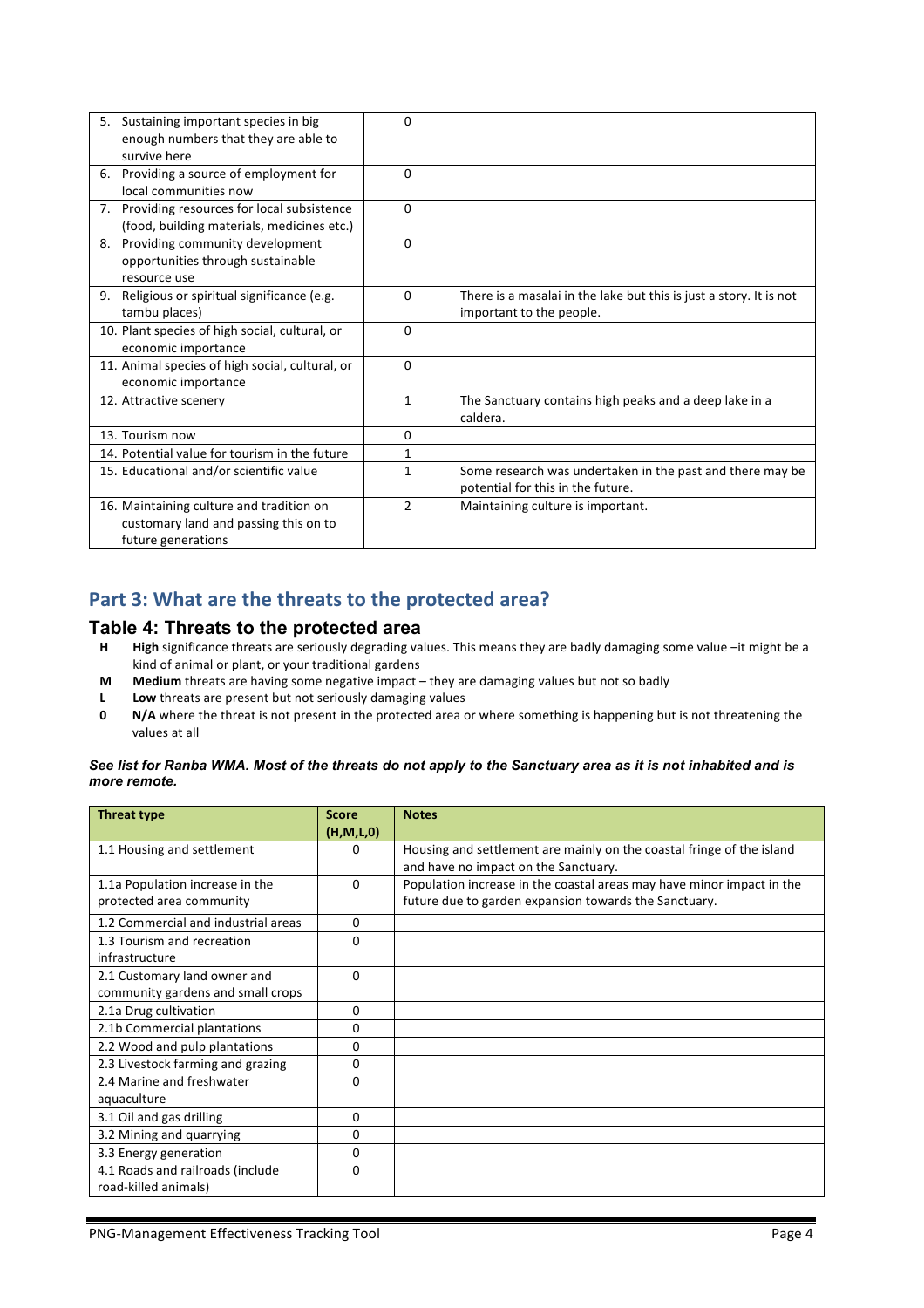| <b>Threat type</b>                                                      | <b>Score</b><br>(H, M, L, 0) | <b>Notes</b>                                                           |
|-------------------------------------------------------------------------|------------------------------|------------------------------------------------------------------------|
| 4.2 Utility and service lines (e.g.                                     | 0                            |                                                                        |
| electricity cables, telephone lines)                                    |                              |                                                                        |
| 4.3 Shipping lanes                                                      | 0                            |                                                                        |
| 4.4 Flight paths                                                        | 0                            |                                                                        |
| 5.1 Hunting, killing and collecting                                     | 0                            |                                                                        |
| terrestrial animals (including killing                                  |                              |                                                                        |
| of animals as a result of                                               |                              |                                                                        |
| human/wildlife conflict)                                                |                              |                                                                        |
| 5.2 Gathering terrestrial plants or                                     | 0                            |                                                                        |
| plant products (non-timber)                                             |                              |                                                                        |
| 5.3a Logging and wood harvesting                                        | 0                            |                                                                        |
| for local/customary use                                                 |                              |                                                                        |
| 5.3b Logging and wood harvesting -                                      | 0                            |                                                                        |
| commercial logging                                                      |                              |                                                                        |
| 5.4a Fishing, killing and harvesting                                    | 0                            |                                                                        |
| aquatic resources for                                                   |                              |                                                                        |
| local/customary use                                                     |                              |                                                                        |
| 5.4b Fishing, killing and harvesting                                    | 0                            |                                                                        |
| aquatic resources for commercial                                        |                              |                                                                        |
| use                                                                     |                              |                                                                        |
| 6.1 Recreational activities and                                         | 0                            |                                                                        |
| tourism                                                                 |                              |                                                                        |
| 6.2 War, civil unrest and military                                      | 0                            |                                                                        |
| exercises                                                               |                              |                                                                        |
| 6.3 Research, education and other                                       | 0                            |                                                                        |
| work-related activities in protected                                    |                              |                                                                        |
| areas                                                                   |                              |                                                                        |
| 6.4 Activities of protected area                                        | 0                            |                                                                        |
| managers (e.g. construction or                                          |                              |                                                                        |
| vehicle use)                                                            |                              |                                                                        |
| 6.5 Deliberate vandalism, destructive                                   | 0                            |                                                                        |
| activities or threats to protected                                      |                              |                                                                        |
| area staff and visitors                                                 |                              |                                                                        |
| 7.1 Fire and fire suppression                                           | L                            | Burning occurs in the dry season every year and subsequently the land  |
| (including arson)                                                       |                              | along the coastal fringe is turned into gardens. Burning may also be   |
|                                                                         |                              | used to help with hunting. Increased use of fire may have potential to |
|                                                                         |                              | impact on the forests in the Sanctuary.                                |
| 7.2 Dams, hydrological modification                                     | 0                            |                                                                        |
| and water management/use                                                |                              |                                                                        |
| 7.3a Increased fragmentation within                                     | 0                            |                                                                        |
| protected area                                                          |                              |                                                                        |
| 7.3b Isolation from other natural                                       | 0                            |                                                                        |
| habitat (e.g. deforestation)                                            |                              |                                                                        |
| 7.3c Other 'edge effects' on park                                       | 0                            |                                                                        |
| values                                                                  | 0                            |                                                                        |
| 7.3d Loss of keystone species (e.g.<br>top predators, pollinators etc.) |                              |                                                                        |
| 8.1 Pest plants                                                         | 0                            |                                                                        |
| 8.1a Pest animals                                                       | 0                            | Non-native fish species (e.g. carp) are found in Lake Wisdom.          |
| 8.1b Diseases such as fungus or                                         | 0                            |                                                                        |
| viruses that make native plants or                                      |                              |                                                                        |
| animals sick                                                            |                              |                                                                        |
| 8.2 Introduced genetic material (e.g.                                   | 0                            |                                                                        |
| genetically modified organisms)                                         |                              |                                                                        |
| 9.1 Household sewage and urban                                          | 0                            |                                                                        |
| waste water                                                             |                              |                                                                        |
| 9.1a Sewage and waste water from                                        | $\mathbf 0$                  |                                                                        |
| protected area facilities                                               |                              |                                                                        |
| 9.2 Industrial, mining and military                                     | 0                            |                                                                        |
| effluents                                                               |                              |                                                                        |
|                                                                         |                              |                                                                        |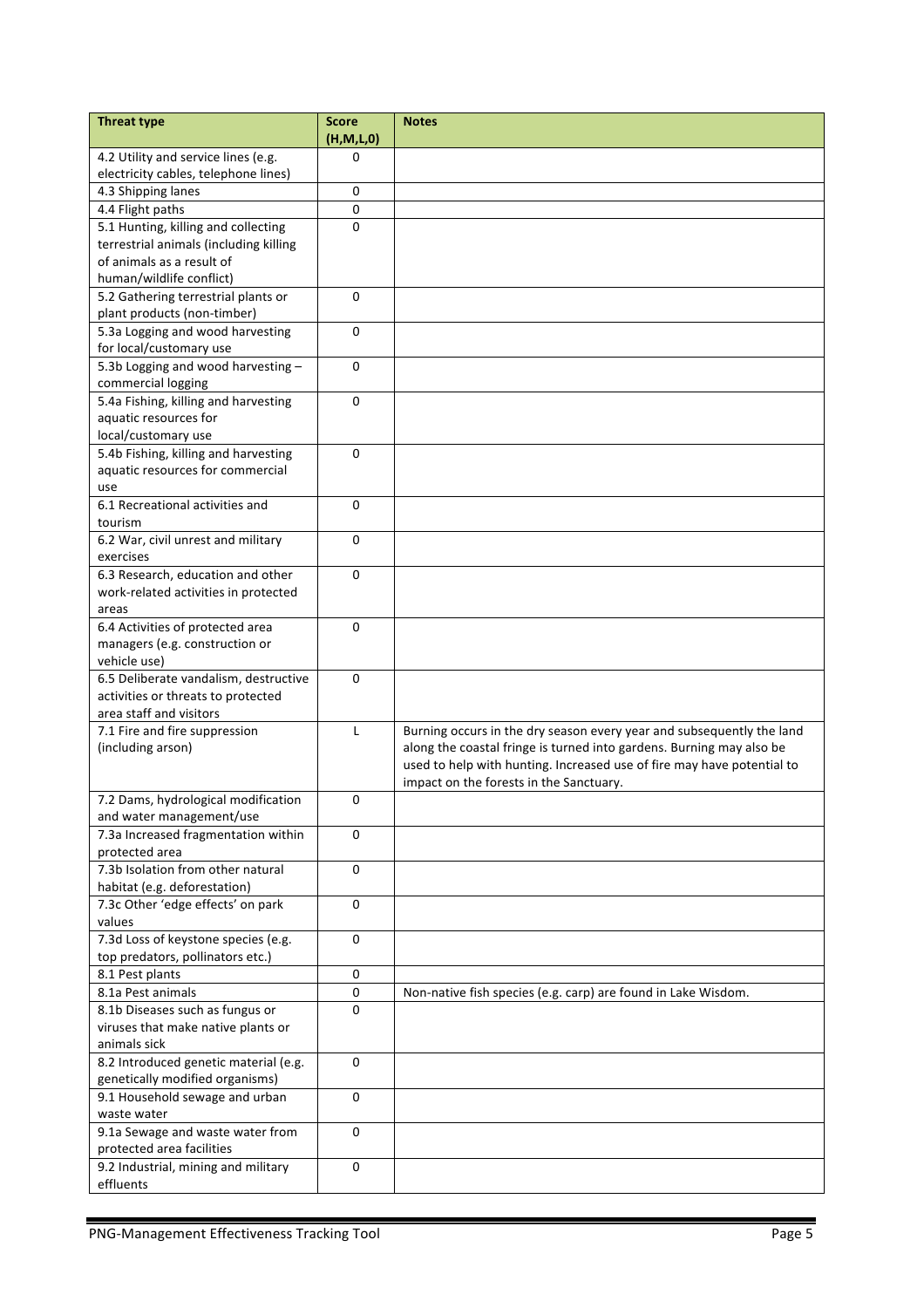| <b>Threat type</b>                       | <b>Score</b> | <b>Notes</b>                                                             |
|------------------------------------------|--------------|--------------------------------------------------------------------------|
|                                          | (H, M, L, 0) |                                                                          |
| 9.3 Agricultural and forestry            | 0            |                                                                          |
| effluents (e.g. excess fertilizers or    |              |                                                                          |
| pesticides)                              |              |                                                                          |
| 9.4 Garbage and solid waste              | $\Omega$     |                                                                          |
| 9.5 Air-borne pollutants                 | $\Omega$     |                                                                          |
| 9.6 Excess energy (e.g. heat             | $\Omega$     |                                                                          |
| pollution, lights etc.)                  |              |                                                                          |
| 10.1 Volcanoes                           | $\Omega$     | While the Sanctuary is located in and around a volcanic caldera, this is |
|                                          |              | not perceived to be a threat to the Sanctuary.                           |
| 10.2 Earthquakes/Tsunamis                | 0            |                                                                          |
| 10.3 Avalanches/Landslides               | $\mathbf 0$  |                                                                          |
| 10.4 Erosion and siltation/              | $\Omega$     |                                                                          |
| deposition (e.g. shoreline or riverbed   |              |                                                                          |
| changes)                                 |              |                                                                          |
| 11.1 Habitat shifting and alteration     | $\Omega$     |                                                                          |
| 11.2 Droughts                            | м            | Droughts may result in greater incidence of fire and their escape into   |
|                                          |              | the Sanctuary.                                                           |
| 11.3 Temperature extremes                | м            |                                                                          |
| 11.4 Storms and flooding                 | M            |                                                                          |
| 11.5 Coral bleaching                     | 0            |                                                                          |
| 11.6 Intrusion by saltwater into         | $\Omega$     |                                                                          |
| gardens etc.                             |              |                                                                          |
| 11.7 Sea level rise                      | $\Omega$     |                                                                          |
| Other (please explain)                   |              |                                                                          |
| 12.1 Loss of cultural links, traditional | H            |                                                                          |
| knowledge and/or management              |              |                                                                          |
| practices                                |              |                                                                          |
| 12.2 Natural deterioration of            | $\Omega$     |                                                                          |
| important cultural site values           |              |                                                                          |
| 12.3 Destruction of cultural heritage    | $\Omega$     |                                                                          |
| buildings, gardens, sites etc.           |              |                                                                          |
| Other (please explain)                   |              |                                                                          |

### Table 5. Worst threats and ways forward

| <b>Threat</b><br>No. | <b>Threat</b><br>(Most significant first) | Threat number or<br>name (copy no.<br>from Table 4) | Nature of the threat, impact and how to reduce the impact.                                                                      |
|----------------------|-------------------------------------------|-----------------------------------------------------|---------------------------------------------------------------------------------------------------------------------------------|
|                      | Climate change<br>(drought, fire)         | 11.2                                                | Increases in temperature extremes and more frequent<br>droughts may result in a higher incidence of fires and fires<br>escapes. |

# **Table 6. Management effectiveness scores, comments, next steps**

| <b>Issue</b>                   | <b>Score</b><br>(0,1,2,3, NA) | <b>Comment</b>                                                                                                                                                   | <b>Next steps</b> |
|--------------------------------|-------------------------------|------------------------------------------------------------------------------------------------------------------------------------------------------------------|-------------------|
| 1a. Legal status               | 3                             | Legally gazetted Sanctuary                                                                                                                                       |                   |
| 1b. Legal status               |                               |                                                                                                                                                                  |                   |
| 2a. Protected area regulations | $\Omega$                      | Previous regulations prohibited<br>hunting within the caldera. Due to<br>no surveillance or monitoring it is<br>difficult to know if this rule is<br>adhered to. |                   |
| 2b. Protected area regulations |                               |                                                                                                                                                                  |                   |
| 3. Law enforcement             | 0                             | The area is remote and there is no<br>law enforcement.                                                                                                           |                   |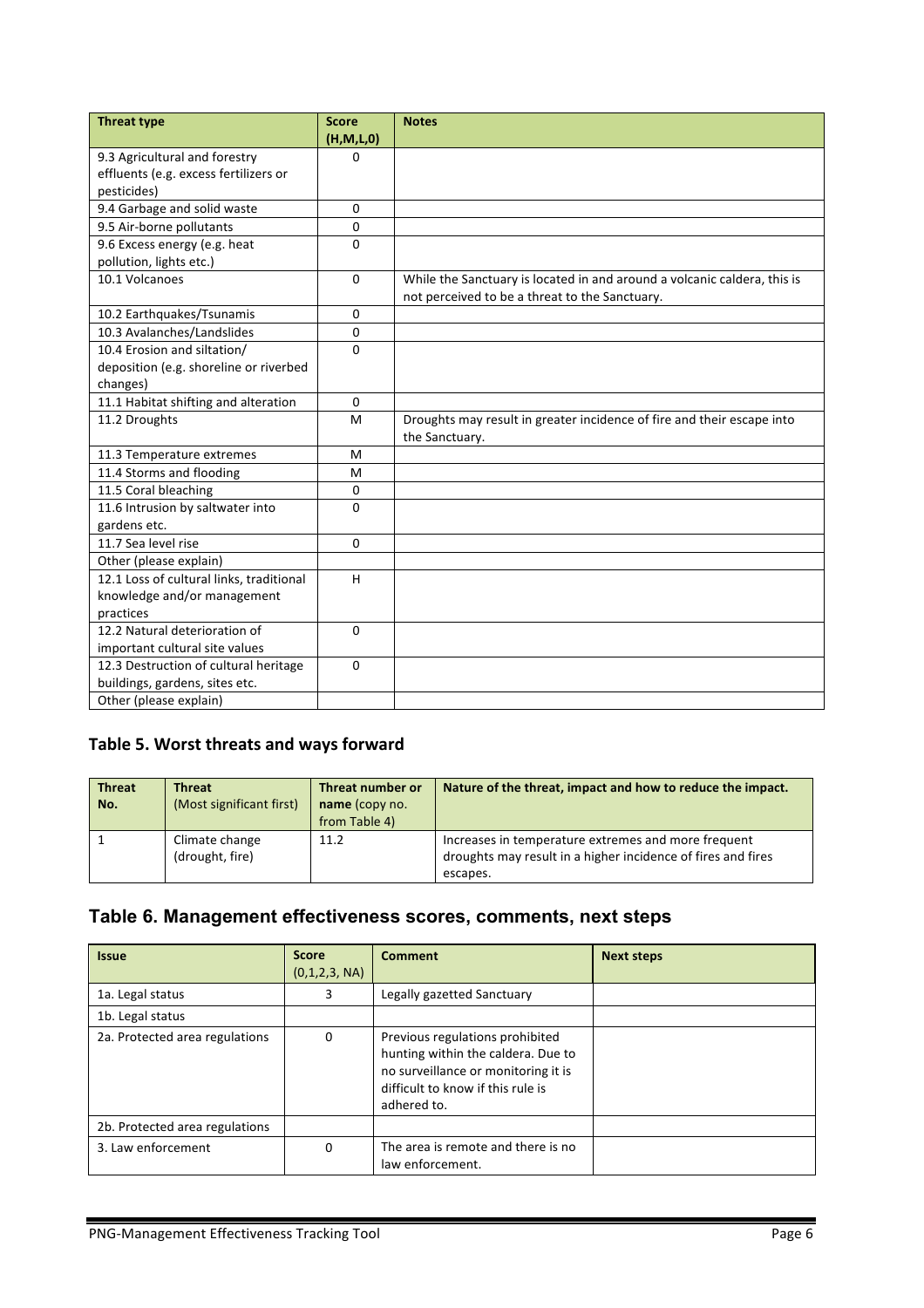| <b>Issue</b>                                       | <b>Score</b><br>(0,1,2,3, NA) | <b>Comment</b>                                                                                                                                                                                                                                                                                                      | <b>Next steps</b>                                                                                                                                                                                                                                                                                                                                                                               |
|----------------------------------------------------|-------------------------------|---------------------------------------------------------------------------------------------------------------------------------------------------------------------------------------------------------------------------------------------------------------------------------------------------------------------|-------------------------------------------------------------------------------------------------------------------------------------------------------------------------------------------------------------------------------------------------------------------------------------------------------------------------------------------------------------------------------------------------|
| 4. Protected area objectives                       | 0                             | The main objective was to prohibit<br>hunting in the caldera. There is no<br>evidence that the community<br>support this objective.                                                                                                                                                                                 |                                                                                                                                                                                                                                                                                                                                                                                                 |
| 5. Protected area design                           | 3                             | The Sanctuary includes Lake<br>Wisdom and its surrounds.<br>However, the Sanctuary is<br>surrounded by a WMA, which is<br>populated and is affected by<br>increasing population numbers. A<br>more holistic approach to the<br>design of the Sanctuary may help<br>to achieve more effective long term<br>outcomes. | Enter negotiations with the<br>customary landowners and relevant<br>levels of government to develop a<br>comprehensive Management Plan<br>for all of Long Island and potentially<br>Crown Island. This would include a<br>land use plan that would identify<br>areas of high conservation value,<br>areas for settlement and gardening<br>to ensure sustainable livelihoods<br>into the future. |
| 6. Protected area boundaries                       | $\mathbf{1}$                  | The boundary of the Sanctuary was<br>gazetted and mapped, but there is<br>no agreement with the customary<br>landowners.                                                                                                                                                                                            | As above.                                                                                                                                                                                                                                                                                                                                                                                       |
| 7. Management plan                                 | 0                             | No Management Plan was<br>developed and none is in place.                                                                                                                                                                                                                                                           |                                                                                                                                                                                                                                                                                                                                                                                                 |
| 7a. Planning process                               | 0                             |                                                                                                                                                                                                                                                                                                                     |                                                                                                                                                                                                                                                                                                                                                                                                 |
| 7b. Planning process                               | 0                             |                                                                                                                                                                                                                                                                                                                     |                                                                                                                                                                                                                                                                                                                                                                                                 |
| 7c. Planning process                               | 0                             |                                                                                                                                                                                                                                                                                                                     |                                                                                                                                                                                                                                                                                                                                                                                                 |
| 8. Regular work plan                               | 0                             | No regular work plan is in place.                                                                                                                                                                                                                                                                                   |                                                                                                                                                                                                                                                                                                                                                                                                 |
| 9. Resource inventory                              | 0                             | No resource inventory.                                                                                                                                                                                                                                                                                              |                                                                                                                                                                                                                                                                                                                                                                                                 |
| 10. Protection systems                             | 0                             | No protection systems as the<br>Sanctuary is remote and difficult to<br>access.                                                                                                                                                                                                                                     |                                                                                                                                                                                                                                                                                                                                                                                                 |
| 11. Research and monitoring                        | 0                             | No recent research or monitoring.                                                                                                                                                                                                                                                                                   | Basic research and data are<br>important to form a basis for future<br>management and to highlight the<br>key values and importance of the<br>area to the customary landowners,<br>who should be involved in all<br>decisions concerning future<br>research on Long Island.                                                                                                                     |
| 12. Resource management                            | $\Omega$                      | There has not been a functioning<br>Management Committee for some<br>time and there has been no active<br>resource management.                                                                                                                                                                                      | Following consideration of a<br>potential whole of island approach<br>to management, develop a new<br>Management Plan that identifies<br>key actions to ensure effective<br>resource management (e.g. land<br>use plan with identified zones and<br>targets).                                                                                                                                   |
| 13a. Staff numbers                                 | $\pmb{0}$                     | There are no staff employed to<br>manage the Sanctuary                                                                                                                                                                                                                                                              |                                                                                                                                                                                                                                                                                                                                                                                                 |
| 13b. Other people working on<br>the protected area | 0                             | The remote location of the<br>Sanctuary has meant that no<br>customary landowners are engaged<br>in the site's management.                                                                                                                                                                                          |                                                                                                                                                                                                                                                                                                                                                                                                 |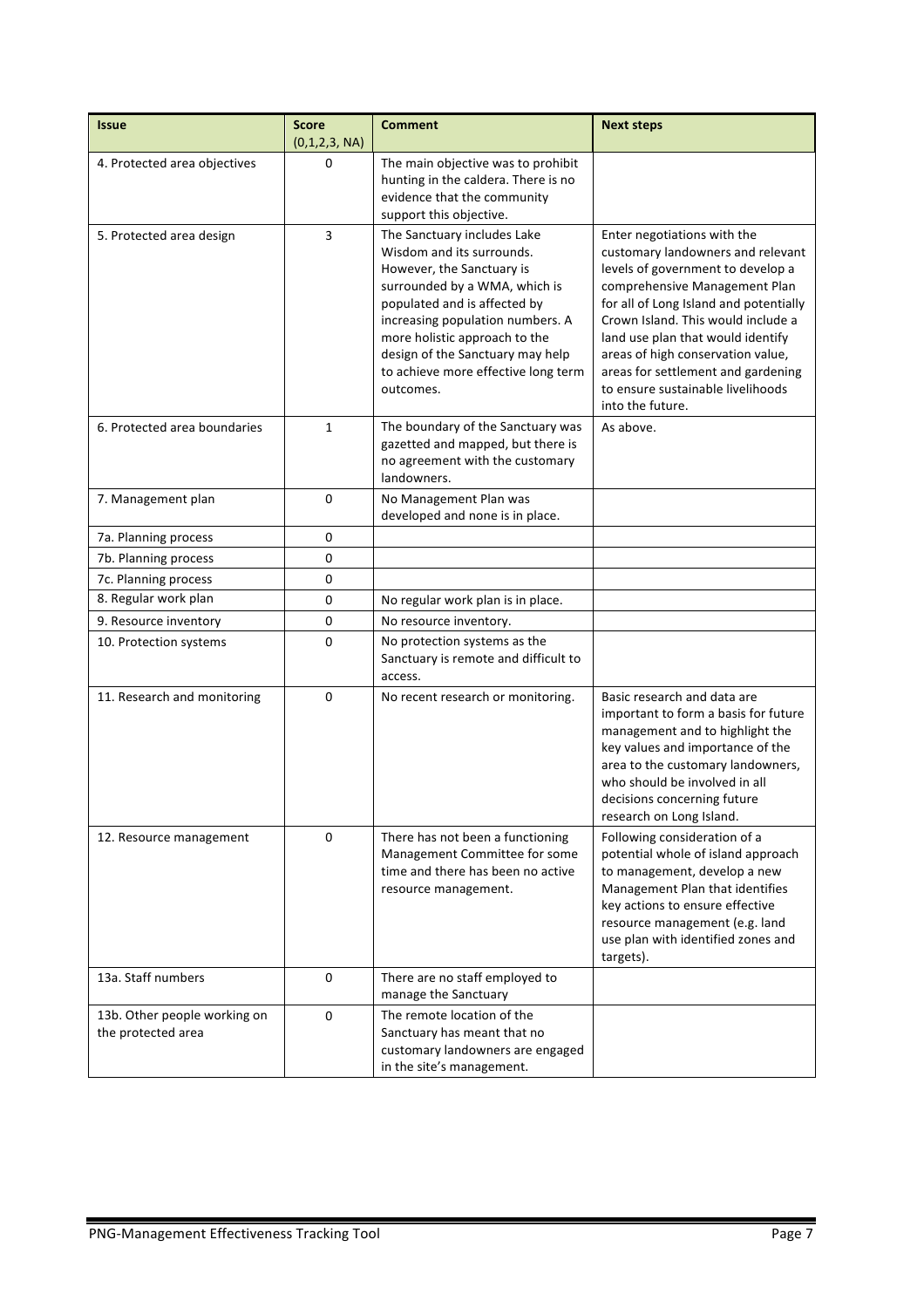| <b>Issue</b>                                          | <b>Score</b><br>(0,1,2,3, NA) | <b>Comment</b>                                                                                                                                                                     | <b>Next steps</b>                                                                                                                                                                                                                                                                                             |
|-------------------------------------------------------|-------------------------------|------------------------------------------------------------------------------------------------------------------------------------------------------------------------------------|---------------------------------------------------------------------------------------------------------------------------------------------------------------------------------------------------------------------------------------------------------------------------------------------------------------|
| 14. Training and skills                               | 0                             | No training has occurred.                                                                                                                                                          | If the Management Committee and<br>Plan are resurrected, an important<br>issue for the future is to effectively<br>train the Committee members and<br>the wider community (e.g.<br>leadership, park administration, on-<br>ground ranger training, finance<br>skills and environmental awareness<br>raising). |
| 15. Current budget                                    | $\mathbf 0$                   |                                                                                                                                                                                    | Funding is essential if the first steps<br>towards more integrated planning<br>and management are to be<br>achieved.                                                                                                                                                                                          |
| 16. Security of budget                                | 0                             |                                                                                                                                                                                    |                                                                                                                                                                                                                                                                                                               |
| 17. Management of budget                              | N/A                           |                                                                                                                                                                                    |                                                                                                                                                                                                                                                                                                               |
| 18. Equipment                                         | 0                             |                                                                                                                                                                                    |                                                                                                                                                                                                                                                                                                               |
| 19. Maintenance of equipment                          | N/A                           |                                                                                                                                                                                    |                                                                                                                                                                                                                                                                                                               |
| 20. Education and awareness                           | 0                             |                                                                                                                                                                                    | Environmental awareness raising<br>will help to channel support for the<br>Sanctuary.                                                                                                                                                                                                                         |
| 21. Planning for land use or<br>marine activities     | 0                             |                                                                                                                                                                                    |                                                                                                                                                                                                                                                                                                               |
| 22. State and commercial<br>neighbours                | 0                             |                                                                                                                                                                                    |                                                                                                                                                                                                                                                                                                               |
| 23. Indigenous people/<br><b>Customary landowners</b> | 0                             | Customary landowners have no<br>input into planning and<br>management as all relevant<br>structures have disintegrated.                                                            |                                                                                                                                                                                                                                                                                                               |
| 24a. Impact on communities                            |                               |                                                                                                                                                                                    |                                                                                                                                                                                                                                                                                                               |
| 24b. Impact on communities                            |                               |                                                                                                                                                                                    |                                                                                                                                                                                                                                                                                                               |
| 24c. Impact on communities                            |                               |                                                                                                                                                                                    |                                                                                                                                                                                                                                                                                                               |
| 25. Economic benefit                                  | 0                             |                                                                                                                                                                                    |                                                                                                                                                                                                                                                                                                               |
| 26. Monitoring and evaluation                         | 0                             |                                                                                                                                                                                    |                                                                                                                                                                                                                                                                                                               |
| 27. Visitor facilities                                | 0                             |                                                                                                                                                                                    |                                                                                                                                                                                                                                                                                                               |
| 28. Commercial tourism<br>operators                   | <b>NA</b>                     |                                                                                                                                                                                    |                                                                                                                                                                                                                                                                                                               |
| 29. Fees                                              | ΝA                            |                                                                                                                                                                                    |                                                                                                                                                                                                                                                                                                               |
| 30. Condition of values                               | $\overline{2}$                | The remote location of the<br>Sanctuary has helped to conserve<br>its values. However, carp and<br>yellow fin tuna are now present in<br>the lake and there are no native<br>fish. |                                                                                                                                                                                                                                                                                                               |
| 30a.Condition of values                               | 0                             |                                                                                                                                                                                    |                                                                                                                                                                                                                                                                                                               |
| 30b. Condition of values                              | 0                             |                                                                                                                                                                                    |                                                                                                                                                                                                                                                                                                               |
| 30c. Condition of values                              | 0                             |                                                                                                                                                                                    |                                                                                                                                                                                                                                                                                                               |